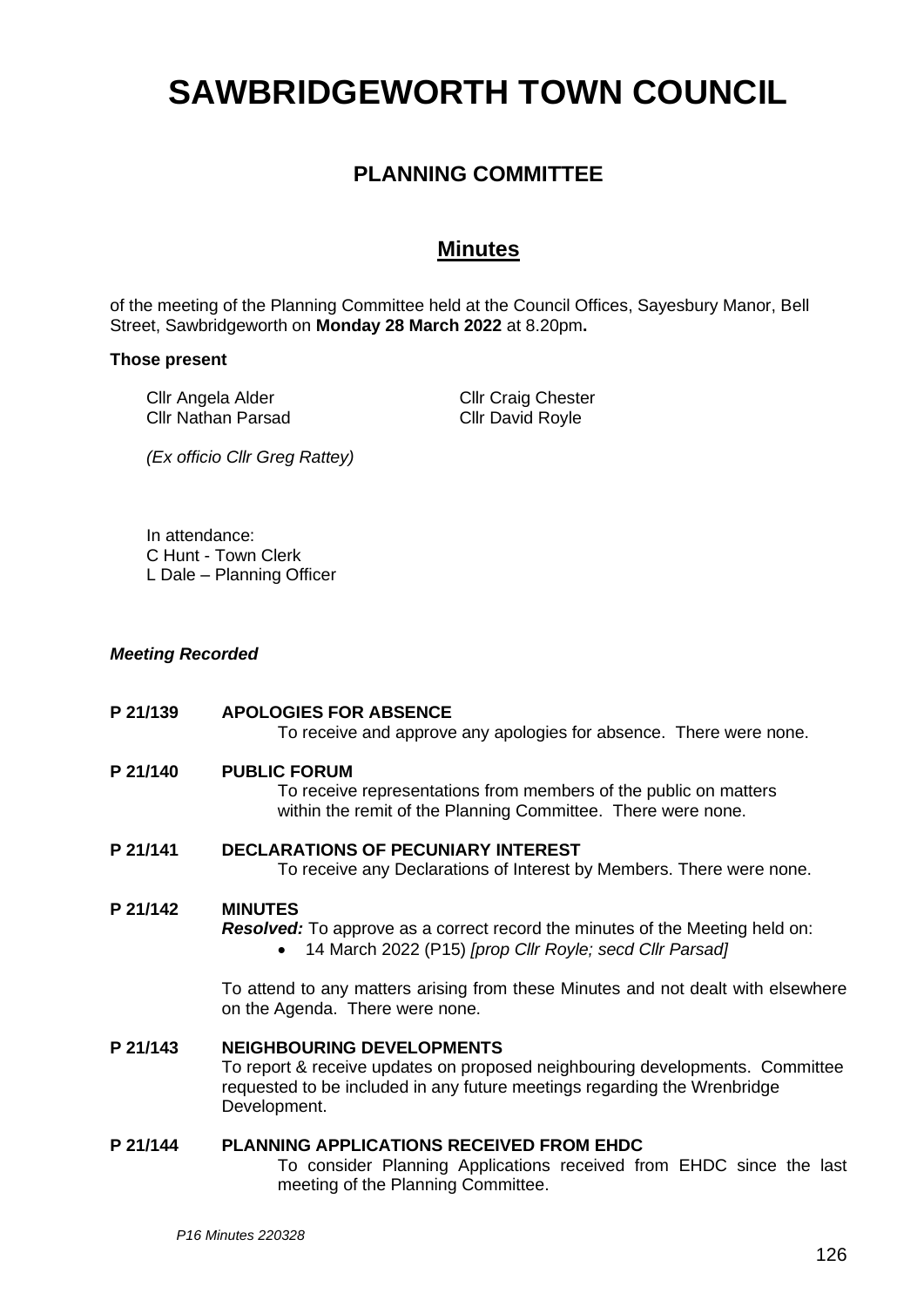#### **3/21/2993/HH 2 Northfield Road, CM21 9DR**

Proposed two storey side extension. Retrospective permission for single storey side [extension/shed](https://publicaccess.eastherts.gov.uk/online-applications/applicationDetails.do?activeTab=documents&keyVal=R3FFO3GLIBU00)

**\_\_\_\_\_\_\_\_\_\_\_\_\_\_\_\_\_\_\_\_\_\_\_\_\_\_\_\_\_\_\_\_\_\_\_\_\_\_\_\_\_\_\_\_\_\_\_\_\_\_\_\_\_\_\_\_\_\_\_\_\_\_\_\_\_\_\_\_\_\_\_**

**\_\_\_\_\_\_\_\_\_\_\_\_\_\_\_\_\_\_\_\_\_\_\_\_\_\_\_\_\_\_\_\_\_\_\_\_\_\_\_\_\_\_\_\_\_\_\_\_\_\_\_\_\_\_\_\_\_\_\_\_\_\_\_\_\_**

*STC Comment:* No objection *[prop Cllr Chester; secd Cllr Rattey]*

#### **3/22/0498/HH 77 The Crest, CM21 0ES**

[Removal of garage. Construction of single storey side and front extension. Two storey](https://publicaccess.eastherts.gov.uk/online-applications/applicationDetails.do?activeTab=documents&keyVal=R8FDHHGLJTT00)  [and part single storey rear extension, replacement attached garage, existing upvc](https://publicaccess.eastherts.gov.uk/online-applications/applicationDetails.do?activeTab=documents&keyVal=R8FDHHGLJTT00)  [cladding to be replaced, driveway enlarged and dropped kerb extended](https://publicaccess.eastherts.gov.uk/online-applications/applicationDetails.do?activeTab=documents&keyVal=R8FDHHGLJTT00) *STC Comment:* No objection *[prop Cllr Parsad; secd Cllr Royle]*

**\_\_\_\_\_\_\_\_\_\_\_\_\_\_\_\_\_\_\_\_\_\_\_\_\_\_\_\_\_\_\_\_\_\_\_\_\_\_\_\_\_\_\_\_\_\_\_\_\_\_\_\_\_\_\_\_\_\_\_\_\_\_\_\_\_\_\_\_\_\_\_**

#### **3/22/0510/REM Land At Bishop's Stortford South (BISH5) Off Whittington Way Bishop's Stortford**

[Approval of reserved matters for layout, scale, appearance and landscaping of](https://publicaccess.eastherts.gov.uk/online-applications/applicationDetails.do?activeTab=documents&keyVal=R8HGCUGL00X00)  [3/21/1749/VAR \(approved under outline planning 3/18/2253/OUT\) for E\(g\)\(ii\), E\(g\)\(iii\), B2](https://publicaccess.eastherts.gov.uk/online-applications/applicationDetails.do?activeTab=documents&keyVal=R8HGCUGL00X00)  [and B8 uses including servicing, landscaping, means of enclosure and associated works](https://publicaccess.eastherts.gov.uk/online-applications/applicationDetails.do?activeTab=documents&keyVal=R8HGCUGL00X00)  [and intrastructure](https://publicaccess.eastherts.gov.uk/online-applications/applicationDetails.do?activeTab=documents&keyVal=R8HGCUGL00X00)

*STC Comment:* Committee appreciates a more sympathetic design and the addition of greener areas. Committee agreed that Cllr Parsad draft a response regarding objection to use *[prop Cllr Chester; secd Cllr Royle]*

**\_\_\_\_\_\_\_\_\_\_\_\_\_\_\_\_\_\_\_\_\_\_\_\_\_\_\_\_\_\_\_\_\_\_\_\_\_\_\_\_\_\_\_\_\_\_\_\_\_\_\_\_\_\_\_\_\_\_\_\_\_\_\_\_\_\_\_\_\_\_\_**

## **3/22/0546/HH 2 The Crest, CM21 0ER**

[Creation of pitched roof to front, relocation of doorway and creation of external steps.](https://publicaccess.eastherts.gov.uk/online-applications/applicationDetails.do?activeTab=documents&keyVal=R8QHEXGLJXI00)  Conversion of garage [to habitable room. Single storey side extension, external insulation](https://publicaccess.eastherts.gov.uk/online-applications/applicationDetails.do?activeTab=documents&keyVal=R8QHEXGLJXI00)  [to North elevation](https://publicaccess.eastherts.gov.uk/online-applications/applicationDetails.do?activeTab=documents&keyVal=R8QHEXGLJXI00)

**\_\_\_\_\_\_\_\_\_\_\_\_\_\_\_\_\_\_\_\_\_\_\_\_\_\_\_\_\_\_\_\_\_\_\_\_\_\_\_\_\_\_\_\_\_\_\_\_\_\_\_\_\_\_\_\_\_\_\_\_\_\_\_\_\_\_\_\_\_\_\_**

*STC Comment:* No objection *[prop Cllr Parsad; secd Cllr Rattey]*

#### **3/22/0565/HH 30 Sayesbury Avenue, CM21 0ED**

Demolition [of existing rear extension and erection of single storey rear extension.](https://publicaccess.eastherts.gov.uk/online-applications/applicationDetails.do?activeTab=documents&keyVal=R8TVLGGLJYS00)  [Alterations to existing porch and window arrangements on front elevation and external](https://publicaccess.eastherts.gov.uk/online-applications/applicationDetails.do?activeTab=documents&keyVal=R8TVLGGLJYS00)  [alterations](https://publicaccess.eastherts.gov.uk/online-applications/applicationDetails.do?activeTab=documents&keyVal=R8TVLGGLJYS00)

**\_\_\_\_\_\_\_\_\_\_\_\_\_\_\_\_\_\_\_\_\_\_\_\_\_\_\_\_\_\_\_\_\_\_\_\_\_\_\_\_\_\_\_\_\_\_\_\_\_\_\_\_\_\_\_\_\_\_\_\_\_\_\_\_\_\_\_\_\_\_\_**

**\_\_\_\_\_\_\_\_\_\_\_\_\_\_\_\_\_\_\_\_\_\_\_\_\_\_\_\_\_\_\_\_\_\_\_\_\_\_\_\_\_\_\_\_\_\_\_\_\_\_\_\_\_\_\_\_\_\_\_\_\_\_\_\_\_\_\_\_\_\_\_**

**\_\_\_\_\_\_\_\_\_\_\_\_\_\_\_\_\_\_\_\_\_\_\_\_\_\_\_\_\_\_\_\_\_\_\_\_\_\_\_\_\_\_\_\_\_\_\_\_\_\_\_\_\_\_\_\_\_\_\_\_\_\_\_\_\_\_\_\_\_\_\_**

*STC Comment:* No objection *[prop Cllr Parsad; secd Cllr Royle]*

#### **P 21/145 LATE PLANNING APPLICATIONS**

To deal with Planning Applications received from EHDC following the Publication of this Agenda and received before 25 March 2022.

#### **3/22/0576/HH 6 Chalks Avenue, CM21 0BX**

Demolition of garage and erection of single storey front extension *STC Comment:* No objection *[prop Cllr Chester; secd Cllr Rattey]*

#### **3/22/0581/VAR 38 Bell Street, CM21 9AN**

Regularisation for the erection of canopy and erection of 3 lights. Variation of condition 3 (Use of Canopy) of planning permission 3/21/1323/FUL. Requesting the removal of condition 3

**\_\_\_\_\_\_\_\_\_\_\_\_\_\_\_\_\_\_\_\_\_\_\_\_\_\_\_\_\_\_\_\_\_\_\_\_\_\_\_\_\_\_\_\_\_\_\_\_\_\_\_\_\_\_\_\_\_\_\_\_\_\_\_\_\_\_\_\_\_\_\_**

*STC Comment:* No objection *[prop Cllr Parsad; secd Cllr Royle]*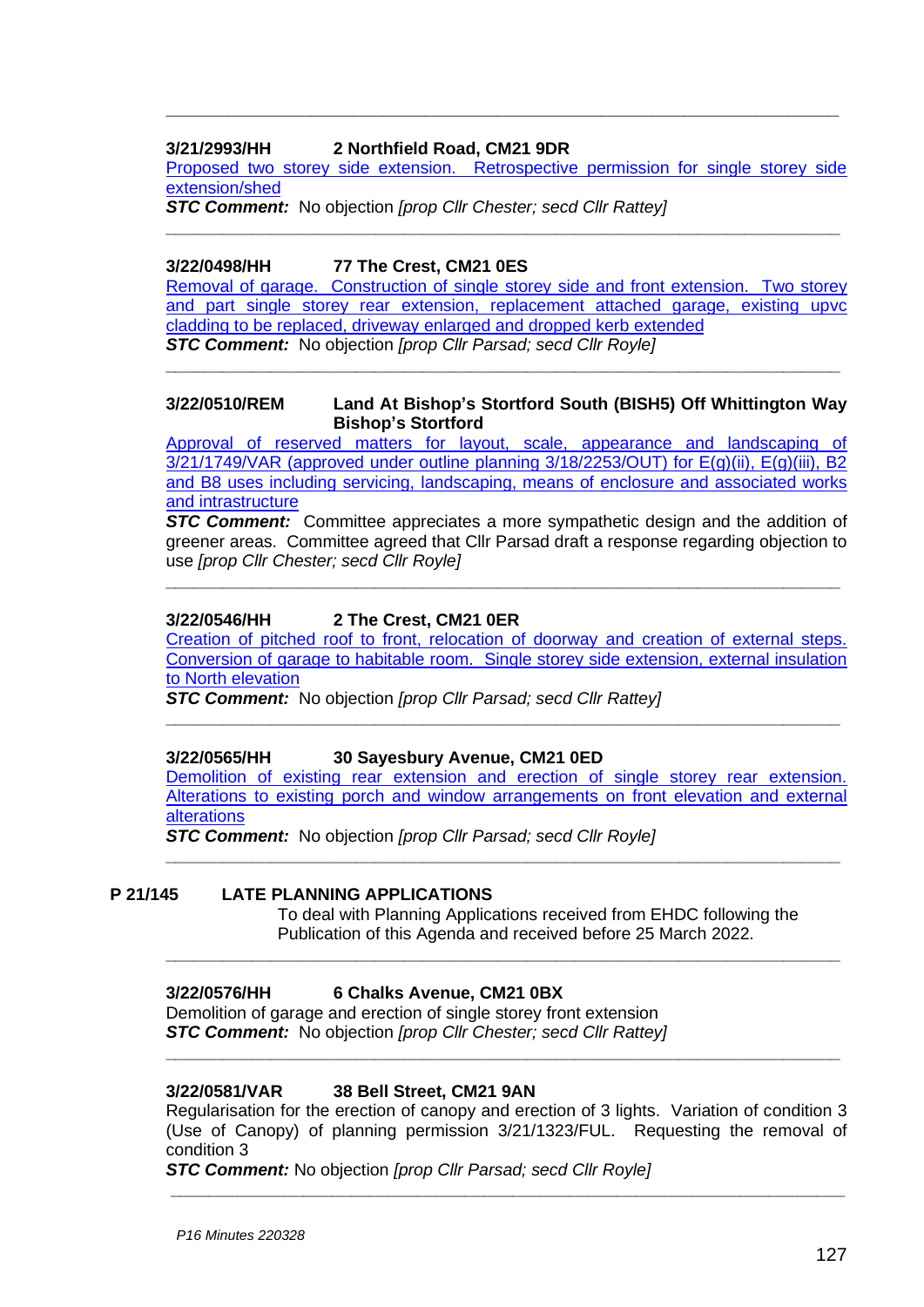#### **3/22/0606/ASDPN Highbank, London Road, Spellbrook**

Construction of an additional storey, to increase the height of the dwelling from 5.3 metres to 7.9 metres

**\_\_\_\_\_\_\_\_\_\_\_\_\_\_\_\_\_\_\_\_\_\_\_\_\_\_\_\_\_\_\_\_\_\_\_\_\_\_\_\_\_\_\_\_\_\_\_\_\_\_\_\_\_\_\_\_\_\_\_\_\_\_\_\_\_\_\_\_\_\_\_**

**\_\_\_\_\_\_\_\_\_\_\_\_\_\_\_\_\_\_\_\_\_\_\_\_\_\_\_\_\_\_\_\_\_\_\_\_\_\_\_\_\_\_\_\_\_\_\_\_\_\_\_\_\_\_\_\_\_\_\_\_\_\_\_\_\_\_\_\_\_\_\_**

**\_\_\_\_\_\_\_\_\_\_\_\_\_\_\_\_\_\_\_\_\_\_\_\_\_\_\_\_\_\_\_\_\_\_\_\_\_\_\_\_\_\_\_\_\_\_\_\_\_\_\_\_\_\_\_\_\_\_\_\_\_\_\_\_\_\_\_\_\_\_\_**

*STC Comment:* No objection *[prop Cllr Parsad; secd Cllr Royle]*

#### **P 21/146 PLANNING DECISIONS MADE BY EHDC**

To receive Planning Decisions from EHDC.

#### **3/21/2485/LBC Green Man House, 123 Sheering Mill Lane, CM21 9ND**

Installation of internal secondary glazing to 3 ground floor windows and 5 first floor windows

*STC Comment:* No objection *EHDC Decision:* Granted

#### **3/21/2786/FUL 6 Springhall Road, CM21 9ET**

Erection of two four bedroom detached dwellings with new vehicular access way **STC Comment:** No objection provided Highways are content with access arrangements *EHDC Decision:* Granted

**\_\_\_\_\_\_\_\_\_\_\_\_\_\_\_\_\_\_\_\_\_\_\_\_\_\_\_\_\_\_\_\_\_\_\_\_\_\_\_\_\_\_\_\_\_\_\_\_\_\_\_\_\_\_\_\_\_\_\_\_\_\_\_\_\_\_\_\_\_\_\_**

**\_\_\_\_\_\_\_\_\_\_\_\_\_\_\_\_\_\_\_\_\_\_\_\_\_\_\_\_\_\_\_\_\_\_\_\_\_\_\_\_\_\_\_\_\_\_\_\_\_\_\_\_\_\_\_\_\_\_\_\_\_\_\_\_\_\_\_\_\_\_\_**

#### **3/22/0050/HH 131 West Road, CM21 0BW**

Demolition of rear conservatory. Construction of two storey and part single storey rear extension, single storey front porch extension and new first floor side window **STC Comment:** Objection due to size and impact on neighbouring properties *EHDC Decision:* Refused. "The proposed rear extension, by reason of its inappropriate size, scale and siting, would result in overbearing impacts, losses of light and overshadowing affecting 129 West Road. The amenity and living conditions of 129 West Road would be harmed. Therefore, the proposed scheme would be contrary to Policy DES4 of the East Herts District Plan (2018)"

**\_\_\_\_\_\_\_\_\_\_\_\_\_\_\_\_\_\_\_\_\_\_\_\_\_\_\_\_\_\_\_\_\_\_\_\_\_\_\_\_\_\_\_\_\_\_\_\_\_\_\_\_\_\_\_\_\_\_\_\_\_\_\_\_\_\_\_\_\_\_\_**

**\_\_\_\_\_\_\_\_\_\_\_\_\_\_\_\_\_\_\_\_\_\_\_\_\_\_\_\_\_\_\_\_\_\_\_\_\_\_\_\_\_\_\_\_\_\_\_\_\_\_\_\_\_\_\_\_\_\_\_\_\_\_\_\_\_\_\_\_\_\_\_**

#### **3/22/0062/HH 2 Harvest Close, Spellbrook, CM23 4RE**

Single storey rear extension. New ground floor side window and door *STC Comment:* No objection *EHDC Decision:* Granted

#### **3/22/0063/HH The Fuschias, 5 Rowan Walk, CM21 9EF**

Removal of conservatory. Construction of single storey extension. Conversion of garage to habitable room incorporating two windows to side elevation (part retrospective) *STC Comment:* No objection *EHDC Decision:* Granted **\_\_\_\_\_\_\_\_\_\_\_\_\_\_\_\_\_\_\_\_\_\_\_\_\_\_\_\_\_\_\_\_\_\_\_\_\_\_\_\_\_\_\_\_\_\_\_\_\_\_\_\_\_\_\_\_\_\_\_\_\_\_\_\_\_\_\_\_\_\_\_**

#### **3/22/0109/COMPN 37 Bell Street, CM21 9AR**

Change of use from class E to class C3 (residential) for 2 one bed apartments, with partial retention of existing ground floor commercial space

**STC Comment:** Regret loss of retail at ground level

*EHDC Decision:* Prior Approval is Required and Refused. Adequate levels of natural light would not reach all of the habitable rooms delivered through the proposed development. Therefore, the proposal would be contrary to Sections 11 and 12 of the National Planning Policy Framework (2021)

**\_\_\_\_\_\_\_\_\_\_\_\_\_\_\_\_\_\_\_\_\_\_\_\_\_\_\_\_\_\_\_\_\_\_\_\_\_\_\_\_\_\_\_\_\_\_\_\_\_\_\_\_\_\_\_\_\_\_\_\_\_\_\_\_\_\_\_\_\_\_\_**